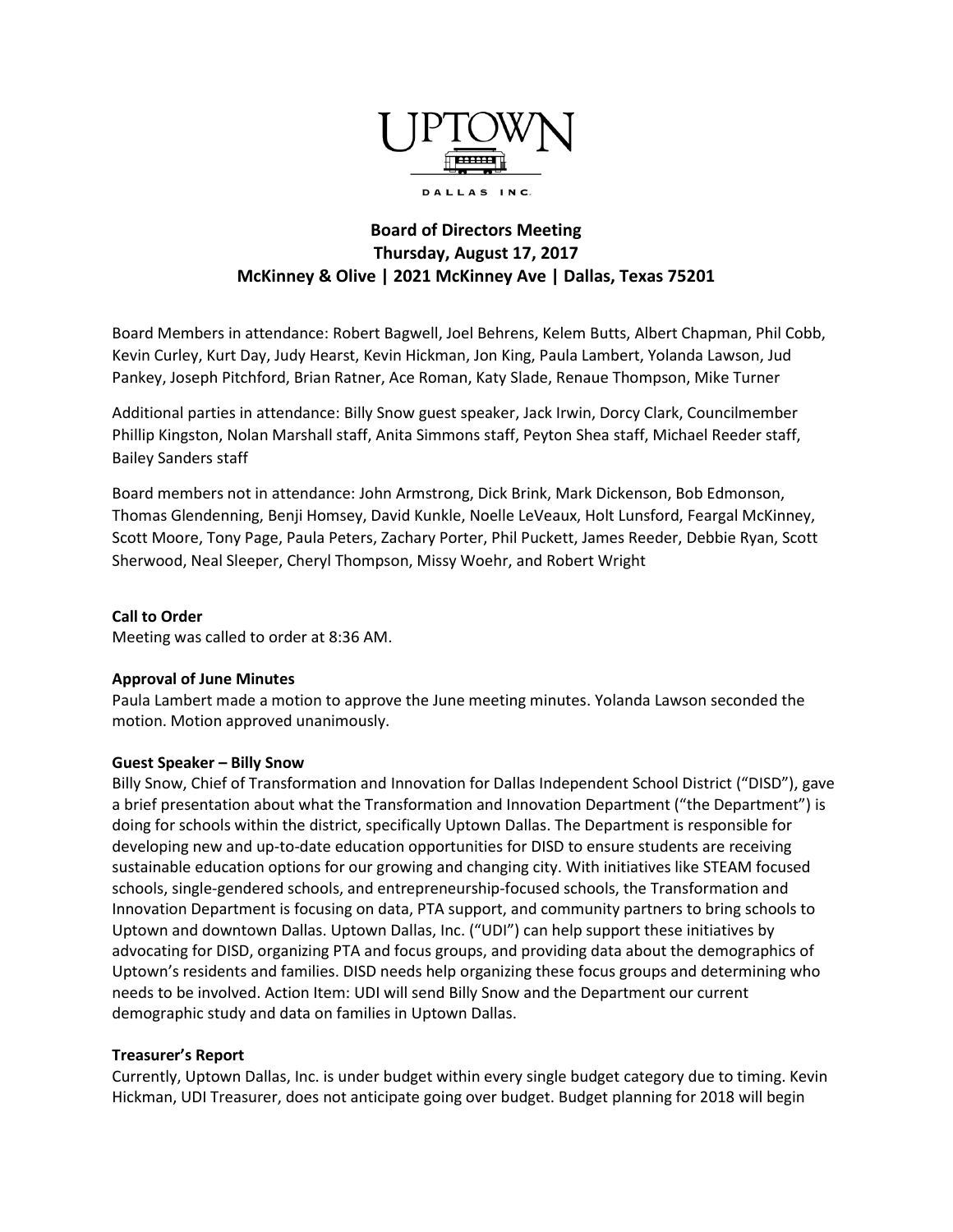within the next couple of months. UDI received the assessment from the City of Dallas with 15% growth from the previous year. Kevin Hickman reviewed the current MATA funding from UDI. UDI may need to allocate more to MATA in late 2017.

# **President's Report**

- 1. UDI will be forming an Education Committee to focus on developing more education opportunities in Uptown Dallas.
- 2. UDI will be developing a CRM system to ensure that stakeholders are able to communicate efficiently with the organization. UDI staff is still in need of Uptown HOA contacts.
- 3. UDI will begin sending bi-monthly updates to board members.
- 4. The Uptown Public Improvement District Annual Assessment gets called to public hearing on August 23. The actual vote will be on September 18.

# **Committee Reports**

- I. Governance
	- a. The Governance Committee has contracted a consulting firm, PUMA, to aid UDI in developing a new Strategic Plan. PUMA will be working with UDI's Proposed Scope of Work and researching Uptown through internal documents, future goals, and interviews with major stakeholders and board members. The PUMA Team will be in Dallas August  $29<sup>th</sup>$  through the 31<sup>st</sup>, and attendance from the board is necessary to ensure thorough research. The board has received scheduling options from UDI Staff.
	- b. The Public Records Subcommittee is in the process of drafting a Public Information Act document for the board to sign. UDI has invited Attorney Ross Martin to the next UDI Board of Directors meeting to answer any questions the board may have regarding the Texas Public Records Act.
- II. Public Safety
	- a. The Public Safety Committee is in the process of developing a coordinated plan to address all issues that have been presented recently with late night activity in Uptown.
	- b. Detective Albert Sanchez has been directly helping UDI address the issues with TABC, Fire Marshalls, and various other resources to ensure Uptown businesses are operating up to code. Detective Sanchez has also enlisted mounted officers to help with late night foot traffic. Patrick Kennedy will also be researching the area during late night hours to develop a suggested foot traffic plan.
	- c. The Board of Directors discussed various tactics to attribute to the late-night issues plan of action.
- III. Public Realm and Capital Improvements
	- a. UDI has signed a contract with Patrick Kennedy with a detailed scope of work, including quick wins and design guidelines for property owners and developers, as well as other items.
	- b. The City of Dallas Bond is up for vote in November. Until then, Nolan Marshall and Patrick Kennedy are creating a request for proposal for the two-way conversion design and engineering work.
- IV. Renewal
	- a. The Renewal Committee Chair, Joseph Pitchford, is recruiting board members to join the committee and aid in the renewal efforts.
- V. Maintenance
	- a. The Maintenance Committee has approved changing the landscape company in Griggs Park to Precision Landscape Management.